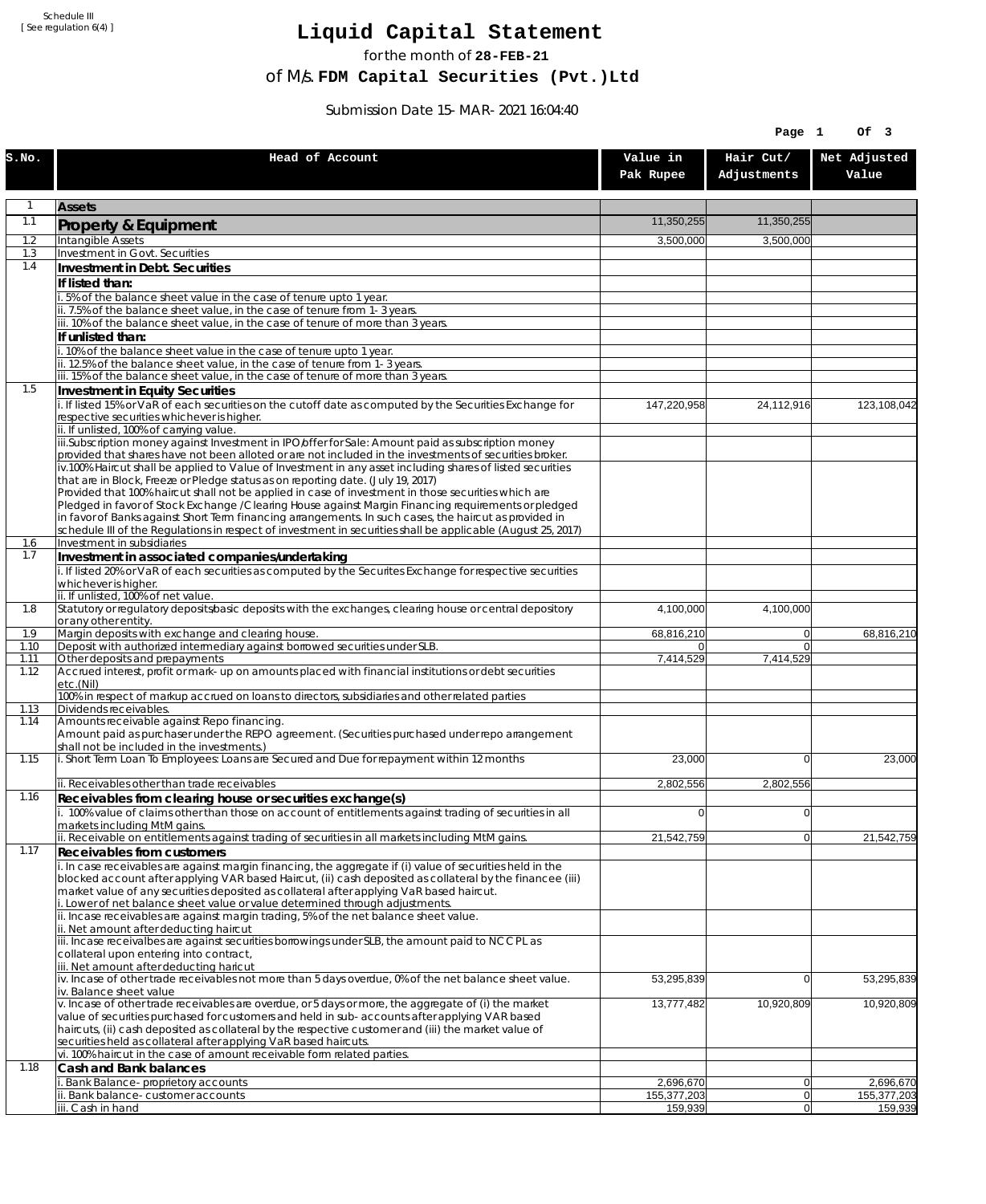Schedule III [ See regulation 6(4) ]

## **Liquid Capital Statement**

for the month of **28-FEB-21**

of M/s. **FDM Capital Securities (Pvt.)Ltd**

Submission Date 15-MAR-2021 16:04:40

| Hair Cut/<br>Net Adjusted<br>Head of Account<br>Value in<br>Adjustments<br>Value<br>Pak Rupee<br>1.19<br>492,077,400<br>64,201,065<br>435,940,471<br><b>Total Assets</b><br>$\overline{2}$<br>Liabilities<br>2.1<br>Trade Payables<br>Payable to exchanges and clearing house<br>. Payable against leveraged market products<br>iii. Payable to customers<br>154,912,920<br>$\overline{0}$<br>154,912,920<br>2.2<br><b>Current Liabilities</b><br>Statutory and regulatory dues<br>ii. Accruals and other payables<br>81,807,840<br>81,807,840<br> 0 <br>ii. Short-term borrowings<br>892.825<br>$\mathbf{0}$<br>892,825<br>iv. Current portion of subordinated loans<br>v. Current portion of long term liabilities<br>vi. Deferred Liabilities<br>vii. Provision for bad debts<br>viii. Provision for taxation<br>ix. Other liabilities as per accounting principles and included in the financial statements<br>2.3<br>Non-Current Liabilities<br>i. Long-Term financing<br>a. Long-Term financing obtained from financial instituion: Long term portion of financing obtained from<br>a financial institution including amount due against finance lease<br>b. Other long-term financing<br>ii. Staff retirement benefits<br>iii. Advance against shares for Increase in Capital of Securities broker: 100% haircut may be allowed in<br>respect of advance against shares if:<br>a. The existing authorized share capital allows the proposed enhanced share capital<br>b. Boad of Directors of the company has approved the increase in capital<br>c. Relevant Regulatory approvals have been obtained<br>d. There is no unreasonable delay in issue of shares against advance and all regulatory requirements<br>relating to the increase in paid up capital have been completed.<br>e. Auditor is satisfied that such advance is against the increase of capital.<br>iv. Other liabilities as per accounting principles and included in the financial statements<br>2.4<br>Subordinated Loans<br>. 100% of Subordinated loans which fulfill the conditions specified by SECP are allowed to be deducted:<br>2,500,000<br>2,500,000<br>The Schedule III provides that 100% haircut will be allowed against subordinated Loans which fulfill the<br>conditions specified by SECP. In this regard, following conditions are specified:<br>a. Loan agreement must be executed on stamp paper and must clearly reflect the amount to be repaid<br>after 12 months of reporting period<br>b. No haircut will be allowed against short term portion which is repayable within next 12 months.<br>c. In case of early repayment of loan, adjustment shall be made to the Liquid Capital and revised Liquid<br>Capital statement must be submitted to exchange.<br>ii. Subordinated loans which do not fulfill the conditions specified by SECP<br>2.5<br>240,113,585<br>2,500,000<br>237,613,585<br><b>Total Liabilites</b><br>3<br>Ranking Liabilities Relating to:<br>3.1<br>Concentration in Margin Financing<br>The amount calculated client-to- client basis by which any amount receivable from any of the<br>financees exceed 10% of the aggregate of amounts receivable from total financees.<br>3.2<br>Concentration in securites lending and borrowing<br>The amount by which the aggregate of:<br>(i) Amount deposited by the borrower with NCCPL<br>(Ii) Cash margins paid and<br>(iii) The market value of securities pledged as margins exceed the 110% of the market value of shares<br>borrowed<br>3.3<br>Net underwriting Commitments<br>(a) in the case of right issuse: if the market value of securites is less than or equal to the subscription<br>price; the aggregate of:<br>(i) the 50% of Haircut multiplied by the underwriting commitments and<br>(ii) the value by which the underwriting commitments exceeds the market price of the securities.<br>In the case of rights issuse where the market price of securities is greater than the subscription price, 5% of<br>the Haircut multiplied by the net underwriting<br>(b) in any other case: 12.5% of the net underwriting commitments<br>3.4<br>Negative equity of subsidiary<br>The amount by which the total assets of the subsidiary (excluding any amount due from the subsidiary)<br>exceed the total liabilities of the subsidiary<br>3.5<br>Foreign exchange agreements and foreign currency positions<br>5% of the net position in foreign currency. Net position in foreign currency means the difference of total<br>assets denominated in foreign cuurency less total liabilities denominated in foreign currency<br>3.6<br>Amount Payable under REPO<br>3.7<br>Repo adjustment |       |  | Page 2 | Of 3 |
|------------------------------------------------------------------------------------------------------------------------------------------------------------------------------------------------------------------------------------------------------------------------------------------------------------------------------------------------------------------------------------------------------------------------------------------------------------------------------------------------------------------------------------------------------------------------------------------------------------------------------------------------------------------------------------------------------------------------------------------------------------------------------------------------------------------------------------------------------------------------------------------------------------------------------------------------------------------------------------------------------------------------------------------------------------------------------------------------------------------------------------------------------------------------------------------------------------------------------------------------------------------------------------------------------------------------------------------------------------------------------------------------------------------------------------------------------------------------------------------------------------------------------------------------------------------------------------------------------------------------------------------------------------------------------------------------------------------------------------------------------------------------------------------------------------------------------------------------------------------------------------------------------------------------------------------------------------------------------------------------------------------------------------------------------------------------------------------------------------------------------------------------------------------------------------------------------------------------------------------------------------------------------------------------------------------------------------------------------------------------------------------------------------------------------------------------------------------------------------------------------------------------------------------------------------------------------------------------------------------------------------------------------------------------------------------------------------------------------------------------------------------------------------------------------------------------------------------------------------------------------------------------------------------------------------------------------------------------------------------------------------------------------------------------------------------------------------------------------------------------------------------------------------------------------------------------------------------------------------------------------------------------------------------------------------------------------------------------------------------------------------------------------------------------------------------------------------------------------------------------------------------------------------------------------------------------------------------------------------------------------------------------------------------------------------------------------------------------------------------------------------------------------------------------------------------------------------------------------------------------------------------------------------------------------------------------------------------------------------------------------------------------------------------------------------------------------------------------------------------------------------------------------------------------------------------------------------------------------------------------------------------------------------------------------------------------------------------------------------------------------------------------------------------------------------------------------------------------------------------------------------------------------------------------------------------------------------------------------------------------------------------------------------------------------|-------|--|--------|------|
|                                                                                                                                                                                                                                                                                                                                                                                                                                                                                                                                                                                                                                                                                                                                                                                                                                                                                                                                                                                                                                                                                                                                                                                                                                                                                                                                                                                                                                                                                                                                                                                                                                                                                                                                                                                                                                                                                                                                                                                                                                                                                                                                                                                                                                                                                                                                                                                                                                                                                                                                                                                                                                                                                                                                                                                                                                                                                                                                                                                                                                                                                                                                                                                                                                                                                                                                                                                                                                                                                                                                                                                                                                                                                                                                                                                                                                                                                                                                                                                                                                                                                                                                                                                                                                                                                                                                                                                                                                                                                                                                                                                                                                                                              | S.NO. |  |        |      |
|                                                                                                                                                                                                                                                                                                                                                                                                                                                                                                                                                                                                                                                                                                                                                                                                                                                                                                                                                                                                                                                                                                                                                                                                                                                                                                                                                                                                                                                                                                                                                                                                                                                                                                                                                                                                                                                                                                                                                                                                                                                                                                                                                                                                                                                                                                                                                                                                                                                                                                                                                                                                                                                                                                                                                                                                                                                                                                                                                                                                                                                                                                                                                                                                                                                                                                                                                                                                                                                                                                                                                                                                                                                                                                                                                                                                                                                                                                                                                                                                                                                                                                                                                                                                                                                                                                                                                                                                                                                                                                                                                                                                                                                                              |       |  |        |      |
|                                                                                                                                                                                                                                                                                                                                                                                                                                                                                                                                                                                                                                                                                                                                                                                                                                                                                                                                                                                                                                                                                                                                                                                                                                                                                                                                                                                                                                                                                                                                                                                                                                                                                                                                                                                                                                                                                                                                                                                                                                                                                                                                                                                                                                                                                                                                                                                                                                                                                                                                                                                                                                                                                                                                                                                                                                                                                                                                                                                                                                                                                                                                                                                                                                                                                                                                                                                                                                                                                                                                                                                                                                                                                                                                                                                                                                                                                                                                                                                                                                                                                                                                                                                                                                                                                                                                                                                                                                                                                                                                                                                                                                                                              |       |  |        |      |
|                                                                                                                                                                                                                                                                                                                                                                                                                                                                                                                                                                                                                                                                                                                                                                                                                                                                                                                                                                                                                                                                                                                                                                                                                                                                                                                                                                                                                                                                                                                                                                                                                                                                                                                                                                                                                                                                                                                                                                                                                                                                                                                                                                                                                                                                                                                                                                                                                                                                                                                                                                                                                                                                                                                                                                                                                                                                                                                                                                                                                                                                                                                                                                                                                                                                                                                                                                                                                                                                                                                                                                                                                                                                                                                                                                                                                                                                                                                                                                                                                                                                                                                                                                                                                                                                                                                                                                                                                                                                                                                                                                                                                                                                              |       |  |        |      |
|                                                                                                                                                                                                                                                                                                                                                                                                                                                                                                                                                                                                                                                                                                                                                                                                                                                                                                                                                                                                                                                                                                                                                                                                                                                                                                                                                                                                                                                                                                                                                                                                                                                                                                                                                                                                                                                                                                                                                                                                                                                                                                                                                                                                                                                                                                                                                                                                                                                                                                                                                                                                                                                                                                                                                                                                                                                                                                                                                                                                                                                                                                                                                                                                                                                                                                                                                                                                                                                                                                                                                                                                                                                                                                                                                                                                                                                                                                                                                                                                                                                                                                                                                                                                                                                                                                                                                                                                                                                                                                                                                                                                                                                                              |       |  |        |      |
|                                                                                                                                                                                                                                                                                                                                                                                                                                                                                                                                                                                                                                                                                                                                                                                                                                                                                                                                                                                                                                                                                                                                                                                                                                                                                                                                                                                                                                                                                                                                                                                                                                                                                                                                                                                                                                                                                                                                                                                                                                                                                                                                                                                                                                                                                                                                                                                                                                                                                                                                                                                                                                                                                                                                                                                                                                                                                                                                                                                                                                                                                                                                                                                                                                                                                                                                                                                                                                                                                                                                                                                                                                                                                                                                                                                                                                                                                                                                                                                                                                                                                                                                                                                                                                                                                                                                                                                                                                                                                                                                                                                                                                                                              |       |  |        |      |
|                                                                                                                                                                                                                                                                                                                                                                                                                                                                                                                                                                                                                                                                                                                                                                                                                                                                                                                                                                                                                                                                                                                                                                                                                                                                                                                                                                                                                                                                                                                                                                                                                                                                                                                                                                                                                                                                                                                                                                                                                                                                                                                                                                                                                                                                                                                                                                                                                                                                                                                                                                                                                                                                                                                                                                                                                                                                                                                                                                                                                                                                                                                                                                                                                                                                                                                                                                                                                                                                                                                                                                                                                                                                                                                                                                                                                                                                                                                                                                                                                                                                                                                                                                                                                                                                                                                                                                                                                                                                                                                                                                                                                                                                              |       |  |        |      |
|                                                                                                                                                                                                                                                                                                                                                                                                                                                                                                                                                                                                                                                                                                                                                                                                                                                                                                                                                                                                                                                                                                                                                                                                                                                                                                                                                                                                                                                                                                                                                                                                                                                                                                                                                                                                                                                                                                                                                                                                                                                                                                                                                                                                                                                                                                                                                                                                                                                                                                                                                                                                                                                                                                                                                                                                                                                                                                                                                                                                                                                                                                                                                                                                                                                                                                                                                                                                                                                                                                                                                                                                                                                                                                                                                                                                                                                                                                                                                                                                                                                                                                                                                                                                                                                                                                                                                                                                                                                                                                                                                                                                                                                                              |       |  |        |      |
|                                                                                                                                                                                                                                                                                                                                                                                                                                                                                                                                                                                                                                                                                                                                                                                                                                                                                                                                                                                                                                                                                                                                                                                                                                                                                                                                                                                                                                                                                                                                                                                                                                                                                                                                                                                                                                                                                                                                                                                                                                                                                                                                                                                                                                                                                                                                                                                                                                                                                                                                                                                                                                                                                                                                                                                                                                                                                                                                                                                                                                                                                                                                                                                                                                                                                                                                                                                                                                                                                                                                                                                                                                                                                                                                                                                                                                                                                                                                                                                                                                                                                                                                                                                                                                                                                                                                                                                                                                                                                                                                                                                                                                                                              |       |  |        |      |
|                                                                                                                                                                                                                                                                                                                                                                                                                                                                                                                                                                                                                                                                                                                                                                                                                                                                                                                                                                                                                                                                                                                                                                                                                                                                                                                                                                                                                                                                                                                                                                                                                                                                                                                                                                                                                                                                                                                                                                                                                                                                                                                                                                                                                                                                                                                                                                                                                                                                                                                                                                                                                                                                                                                                                                                                                                                                                                                                                                                                                                                                                                                                                                                                                                                                                                                                                                                                                                                                                                                                                                                                                                                                                                                                                                                                                                                                                                                                                                                                                                                                                                                                                                                                                                                                                                                                                                                                                                                                                                                                                                                                                                                                              |       |  |        |      |
|                                                                                                                                                                                                                                                                                                                                                                                                                                                                                                                                                                                                                                                                                                                                                                                                                                                                                                                                                                                                                                                                                                                                                                                                                                                                                                                                                                                                                                                                                                                                                                                                                                                                                                                                                                                                                                                                                                                                                                                                                                                                                                                                                                                                                                                                                                                                                                                                                                                                                                                                                                                                                                                                                                                                                                                                                                                                                                                                                                                                                                                                                                                                                                                                                                                                                                                                                                                                                                                                                                                                                                                                                                                                                                                                                                                                                                                                                                                                                                                                                                                                                                                                                                                                                                                                                                                                                                                                                                                                                                                                                                                                                                                                              |       |  |        |      |
|                                                                                                                                                                                                                                                                                                                                                                                                                                                                                                                                                                                                                                                                                                                                                                                                                                                                                                                                                                                                                                                                                                                                                                                                                                                                                                                                                                                                                                                                                                                                                                                                                                                                                                                                                                                                                                                                                                                                                                                                                                                                                                                                                                                                                                                                                                                                                                                                                                                                                                                                                                                                                                                                                                                                                                                                                                                                                                                                                                                                                                                                                                                                                                                                                                                                                                                                                                                                                                                                                                                                                                                                                                                                                                                                                                                                                                                                                                                                                                                                                                                                                                                                                                                                                                                                                                                                                                                                                                                                                                                                                                                                                                                                              |       |  |        |      |
|                                                                                                                                                                                                                                                                                                                                                                                                                                                                                                                                                                                                                                                                                                                                                                                                                                                                                                                                                                                                                                                                                                                                                                                                                                                                                                                                                                                                                                                                                                                                                                                                                                                                                                                                                                                                                                                                                                                                                                                                                                                                                                                                                                                                                                                                                                                                                                                                                                                                                                                                                                                                                                                                                                                                                                                                                                                                                                                                                                                                                                                                                                                                                                                                                                                                                                                                                                                                                                                                                                                                                                                                                                                                                                                                                                                                                                                                                                                                                                                                                                                                                                                                                                                                                                                                                                                                                                                                                                                                                                                                                                                                                                                                              |       |  |        |      |
|                                                                                                                                                                                                                                                                                                                                                                                                                                                                                                                                                                                                                                                                                                                                                                                                                                                                                                                                                                                                                                                                                                                                                                                                                                                                                                                                                                                                                                                                                                                                                                                                                                                                                                                                                                                                                                                                                                                                                                                                                                                                                                                                                                                                                                                                                                                                                                                                                                                                                                                                                                                                                                                                                                                                                                                                                                                                                                                                                                                                                                                                                                                                                                                                                                                                                                                                                                                                                                                                                                                                                                                                                                                                                                                                                                                                                                                                                                                                                                                                                                                                                                                                                                                                                                                                                                                                                                                                                                                                                                                                                                                                                                                                              |       |  |        |      |
|                                                                                                                                                                                                                                                                                                                                                                                                                                                                                                                                                                                                                                                                                                                                                                                                                                                                                                                                                                                                                                                                                                                                                                                                                                                                                                                                                                                                                                                                                                                                                                                                                                                                                                                                                                                                                                                                                                                                                                                                                                                                                                                                                                                                                                                                                                                                                                                                                                                                                                                                                                                                                                                                                                                                                                                                                                                                                                                                                                                                                                                                                                                                                                                                                                                                                                                                                                                                                                                                                                                                                                                                                                                                                                                                                                                                                                                                                                                                                                                                                                                                                                                                                                                                                                                                                                                                                                                                                                                                                                                                                                                                                                                                              |       |  |        |      |
|                                                                                                                                                                                                                                                                                                                                                                                                                                                                                                                                                                                                                                                                                                                                                                                                                                                                                                                                                                                                                                                                                                                                                                                                                                                                                                                                                                                                                                                                                                                                                                                                                                                                                                                                                                                                                                                                                                                                                                                                                                                                                                                                                                                                                                                                                                                                                                                                                                                                                                                                                                                                                                                                                                                                                                                                                                                                                                                                                                                                                                                                                                                                                                                                                                                                                                                                                                                                                                                                                                                                                                                                                                                                                                                                                                                                                                                                                                                                                                                                                                                                                                                                                                                                                                                                                                                                                                                                                                                                                                                                                                                                                                                                              |       |  |        |      |
|                                                                                                                                                                                                                                                                                                                                                                                                                                                                                                                                                                                                                                                                                                                                                                                                                                                                                                                                                                                                                                                                                                                                                                                                                                                                                                                                                                                                                                                                                                                                                                                                                                                                                                                                                                                                                                                                                                                                                                                                                                                                                                                                                                                                                                                                                                                                                                                                                                                                                                                                                                                                                                                                                                                                                                                                                                                                                                                                                                                                                                                                                                                                                                                                                                                                                                                                                                                                                                                                                                                                                                                                                                                                                                                                                                                                                                                                                                                                                                                                                                                                                                                                                                                                                                                                                                                                                                                                                                                                                                                                                                                                                                                                              |       |  |        |      |
|                                                                                                                                                                                                                                                                                                                                                                                                                                                                                                                                                                                                                                                                                                                                                                                                                                                                                                                                                                                                                                                                                                                                                                                                                                                                                                                                                                                                                                                                                                                                                                                                                                                                                                                                                                                                                                                                                                                                                                                                                                                                                                                                                                                                                                                                                                                                                                                                                                                                                                                                                                                                                                                                                                                                                                                                                                                                                                                                                                                                                                                                                                                                                                                                                                                                                                                                                                                                                                                                                                                                                                                                                                                                                                                                                                                                                                                                                                                                                                                                                                                                                                                                                                                                                                                                                                                                                                                                                                                                                                                                                                                                                                                                              |       |  |        |      |
|                                                                                                                                                                                                                                                                                                                                                                                                                                                                                                                                                                                                                                                                                                                                                                                                                                                                                                                                                                                                                                                                                                                                                                                                                                                                                                                                                                                                                                                                                                                                                                                                                                                                                                                                                                                                                                                                                                                                                                                                                                                                                                                                                                                                                                                                                                                                                                                                                                                                                                                                                                                                                                                                                                                                                                                                                                                                                                                                                                                                                                                                                                                                                                                                                                                                                                                                                                                                                                                                                                                                                                                                                                                                                                                                                                                                                                                                                                                                                                                                                                                                                                                                                                                                                                                                                                                                                                                                                                                                                                                                                                                                                                                                              |       |  |        |      |
|                                                                                                                                                                                                                                                                                                                                                                                                                                                                                                                                                                                                                                                                                                                                                                                                                                                                                                                                                                                                                                                                                                                                                                                                                                                                                                                                                                                                                                                                                                                                                                                                                                                                                                                                                                                                                                                                                                                                                                                                                                                                                                                                                                                                                                                                                                                                                                                                                                                                                                                                                                                                                                                                                                                                                                                                                                                                                                                                                                                                                                                                                                                                                                                                                                                                                                                                                                                                                                                                                                                                                                                                                                                                                                                                                                                                                                                                                                                                                                                                                                                                                                                                                                                                                                                                                                                                                                                                                                                                                                                                                                                                                                                                              |       |  |        |      |
|                                                                                                                                                                                                                                                                                                                                                                                                                                                                                                                                                                                                                                                                                                                                                                                                                                                                                                                                                                                                                                                                                                                                                                                                                                                                                                                                                                                                                                                                                                                                                                                                                                                                                                                                                                                                                                                                                                                                                                                                                                                                                                                                                                                                                                                                                                                                                                                                                                                                                                                                                                                                                                                                                                                                                                                                                                                                                                                                                                                                                                                                                                                                                                                                                                                                                                                                                                                                                                                                                                                                                                                                                                                                                                                                                                                                                                                                                                                                                                                                                                                                                                                                                                                                                                                                                                                                                                                                                                                                                                                                                                                                                                                                              |       |  |        |      |
|                                                                                                                                                                                                                                                                                                                                                                                                                                                                                                                                                                                                                                                                                                                                                                                                                                                                                                                                                                                                                                                                                                                                                                                                                                                                                                                                                                                                                                                                                                                                                                                                                                                                                                                                                                                                                                                                                                                                                                                                                                                                                                                                                                                                                                                                                                                                                                                                                                                                                                                                                                                                                                                                                                                                                                                                                                                                                                                                                                                                                                                                                                                                                                                                                                                                                                                                                                                                                                                                                                                                                                                                                                                                                                                                                                                                                                                                                                                                                                                                                                                                                                                                                                                                                                                                                                                                                                                                                                                                                                                                                                                                                                                                              |       |  |        |      |
|                                                                                                                                                                                                                                                                                                                                                                                                                                                                                                                                                                                                                                                                                                                                                                                                                                                                                                                                                                                                                                                                                                                                                                                                                                                                                                                                                                                                                                                                                                                                                                                                                                                                                                                                                                                                                                                                                                                                                                                                                                                                                                                                                                                                                                                                                                                                                                                                                                                                                                                                                                                                                                                                                                                                                                                                                                                                                                                                                                                                                                                                                                                                                                                                                                                                                                                                                                                                                                                                                                                                                                                                                                                                                                                                                                                                                                                                                                                                                                                                                                                                                                                                                                                                                                                                                                                                                                                                                                                                                                                                                                                                                                                                              |       |  |        |      |
|                                                                                                                                                                                                                                                                                                                                                                                                                                                                                                                                                                                                                                                                                                                                                                                                                                                                                                                                                                                                                                                                                                                                                                                                                                                                                                                                                                                                                                                                                                                                                                                                                                                                                                                                                                                                                                                                                                                                                                                                                                                                                                                                                                                                                                                                                                                                                                                                                                                                                                                                                                                                                                                                                                                                                                                                                                                                                                                                                                                                                                                                                                                                                                                                                                                                                                                                                                                                                                                                                                                                                                                                                                                                                                                                                                                                                                                                                                                                                                                                                                                                                                                                                                                                                                                                                                                                                                                                                                                                                                                                                                                                                                                                              |       |  |        |      |
|                                                                                                                                                                                                                                                                                                                                                                                                                                                                                                                                                                                                                                                                                                                                                                                                                                                                                                                                                                                                                                                                                                                                                                                                                                                                                                                                                                                                                                                                                                                                                                                                                                                                                                                                                                                                                                                                                                                                                                                                                                                                                                                                                                                                                                                                                                                                                                                                                                                                                                                                                                                                                                                                                                                                                                                                                                                                                                                                                                                                                                                                                                                                                                                                                                                                                                                                                                                                                                                                                                                                                                                                                                                                                                                                                                                                                                                                                                                                                                                                                                                                                                                                                                                                                                                                                                                                                                                                                                                                                                                                                                                                                                                                              |       |  |        |      |
|                                                                                                                                                                                                                                                                                                                                                                                                                                                                                                                                                                                                                                                                                                                                                                                                                                                                                                                                                                                                                                                                                                                                                                                                                                                                                                                                                                                                                                                                                                                                                                                                                                                                                                                                                                                                                                                                                                                                                                                                                                                                                                                                                                                                                                                                                                                                                                                                                                                                                                                                                                                                                                                                                                                                                                                                                                                                                                                                                                                                                                                                                                                                                                                                                                                                                                                                                                                                                                                                                                                                                                                                                                                                                                                                                                                                                                                                                                                                                                                                                                                                                                                                                                                                                                                                                                                                                                                                                                                                                                                                                                                                                                                                              |       |  |        |      |
|                                                                                                                                                                                                                                                                                                                                                                                                                                                                                                                                                                                                                                                                                                                                                                                                                                                                                                                                                                                                                                                                                                                                                                                                                                                                                                                                                                                                                                                                                                                                                                                                                                                                                                                                                                                                                                                                                                                                                                                                                                                                                                                                                                                                                                                                                                                                                                                                                                                                                                                                                                                                                                                                                                                                                                                                                                                                                                                                                                                                                                                                                                                                                                                                                                                                                                                                                                                                                                                                                                                                                                                                                                                                                                                                                                                                                                                                                                                                                                                                                                                                                                                                                                                                                                                                                                                                                                                                                                                                                                                                                                                                                                                                              |       |  |        |      |
|                                                                                                                                                                                                                                                                                                                                                                                                                                                                                                                                                                                                                                                                                                                                                                                                                                                                                                                                                                                                                                                                                                                                                                                                                                                                                                                                                                                                                                                                                                                                                                                                                                                                                                                                                                                                                                                                                                                                                                                                                                                                                                                                                                                                                                                                                                                                                                                                                                                                                                                                                                                                                                                                                                                                                                                                                                                                                                                                                                                                                                                                                                                                                                                                                                                                                                                                                                                                                                                                                                                                                                                                                                                                                                                                                                                                                                                                                                                                                                                                                                                                                                                                                                                                                                                                                                                                                                                                                                                                                                                                                                                                                                                                              |       |  |        |      |
|                                                                                                                                                                                                                                                                                                                                                                                                                                                                                                                                                                                                                                                                                                                                                                                                                                                                                                                                                                                                                                                                                                                                                                                                                                                                                                                                                                                                                                                                                                                                                                                                                                                                                                                                                                                                                                                                                                                                                                                                                                                                                                                                                                                                                                                                                                                                                                                                                                                                                                                                                                                                                                                                                                                                                                                                                                                                                                                                                                                                                                                                                                                                                                                                                                                                                                                                                                                                                                                                                                                                                                                                                                                                                                                                                                                                                                                                                                                                                                                                                                                                                                                                                                                                                                                                                                                                                                                                                                                                                                                                                                                                                                                                              |       |  |        |      |
|                                                                                                                                                                                                                                                                                                                                                                                                                                                                                                                                                                                                                                                                                                                                                                                                                                                                                                                                                                                                                                                                                                                                                                                                                                                                                                                                                                                                                                                                                                                                                                                                                                                                                                                                                                                                                                                                                                                                                                                                                                                                                                                                                                                                                                                                                                                                                                                                                                                                                                                                                                                                                                                                                                                                                                                                                                                                                                                                                                                                                                                                                                                                                                                                                                                                                                                                                                                                                                                                                                                                                                                                                                                                                                                                                                                                                                                                                                                                                                                                                                                                                                                                                                                                                                                                                                                                                                                                                                                                                                                                                                                                                                                                              |       |  |        |      |
|                                                                                                                                                                                                                                                                                                                                                                                                                                                                                                                                                                                                                                                                                                                                                                                                                                                                                                                                                                                                                                                                                                                                                                                                                                                                                                                                                                                                                                                                                                                                                                                                                                                                                                                                                                                                                                                                                                                                                                                                                                                                                                                                                                                                                                                                                                                                                                                                                                                                                                                                                                                                                                                                                                                                                                                                                                                                                                                                                                                                                                                                                                                                                                                                                                                                                                                                                                                                                                                                                                                                                                                                                                                                                                                                                                                                                                                                                                                                                                                                                                                                                                                                                                                                                                                                                                                                                                                                                                                                                                                                                                                                                                                                              |       |  |        |      |
|                                                                                                                                                                                                                                                                                                                                                                                                                                                                                                                                                                                                                                                                                                                                                                                                                                                                                                                                                                                                                                                                                                                                                                                                                                                                                                                                                                                                                                                                                                                                                                                                                                                                                                                                                                                                                                                                                                                                                                                                                                                                                                                                                                                                                                                                                                                                                                                                                                                                                                                                                                                                                                                                                                                                                                                                                                                                                                                                                                                                                                                                                                                                                                                                                                                                                                                                                                                                                                                                                                                                                                                                                                                                                                                                                                                                                                                                                                                                                                                                                                                                                                                                                                                                                                                                                                                                                                                                                                                                                                                                                                                                                                                                              |       |  |        |      |
|                                                                                                                                                                                                                                                                                                                                                                                                                                                                                                                                                                                                                                                                                                                                                                                                                                                                                                                                                                                                                                                                                                                                                                                                                                                                                                                                                                                                                                                                                                                                                                                                                                                                                                                                                                                                                                                                                                                                                                                                                                                                                                                                                                                                                                                                                                                                                                                                                                                                                                                                                                                                                                                                                                                                                                                                                                                                                                                                                                                                                                                                                                                                                                                                                                                                                                                                                                                                                                                                                                                                                                                                                                                                                                                                                                                                                                                                                                                                                                                                                                                                                                                                                                                                                                                                                                                                                                                                                                                                                                                                                                                                                                                                              |       |  |        |      |
|                                                                                                                                                                                                                                                                                                                                                                                                                                                                                                                                                                                                                                                                                                                                                                                                                                                                                                                                                                                                                                                                                                                                                                                                                                                                                                                                                                                                                                                                                                                                                                                                                                                                                                                                                                                                                                                                                                                                                                                                                                                                                                                                                                                                                                                                                                                                                                                                                                                                                                                                                                                                                                                                                                                                                                                                                                                                                                                                                                                                                                                                                                                                                                                                                                                                                                                                                                                                                                                                                                                                                                                                                                                                                                                                                                                                                                                                                                                                                                                                                                                                                                                                                                                                                                                                                                                                                                                                                                                                                                                                                                                                                                                                              |       |  |        |      |
|                                                                                                                                                                                                                                                                                                                                                                                                                                                                                                                                                                                                                                                                                                                                                                                                                                                                                                                                                                                                                                                                                                                                                                                                                                                                                                                                                                                                                                                                                                                                                                                                                                                                                                                                                                                                                                                                                                                                                                                                                                                                                                                                                                                                                                                                                                                                                                                                                                                                                                                                                                                                                                                                                                                                                                                                                                                                                                                                                                                                                                                                                                                                                                                                                                                                                                                                                                                                                                                                                                                                                                                                                                                                                                                                                                                                                                                                                                                                                                                                                                                                                                                                                                                                                                                                                                                                                                                                                                                                                                                                                                                                                                                                              |       |  |        |      |
|                                                                                                                                                                                                                                                                                                                                                                                                                                                                                                                                                                                                                                                                                                                                                                                                                                                                                                                                                                                                                                                                                                                                                                                                                                                                                                                                                                                                                                                                                                                                                                                                                                                                                                                                                                                                                                                                                                                                                                                                                                                                                                                                                                                                                                                                                                                                                                                                                                                                                                                                                                                                                                                                                                                                                                                                                                                                                                                                                                                                                                                                                                                                                                                                                                                                                                                                                                                                                                                                                                                                                                                                                                                                                                                                                                                                                                                                                                                                                                                                                                                                                                                                                                                                                                                                                                                                                                                                                                                                                                                                                                                                                                                                              |       |  |        |      |
|                                                                                                                                                                                                                                                                                                                                                                                                                                                                                                                                                                                                                                                                                                                                                                                                                                                                                                                                                                                                                                                                                                                                                                                                                                                                                                                                                                                                                                                                                                                                                                                                                                                                                                                                                                                                                                                                                                                                                                                                                                                                                                                                                                                                                                                                                                                                                                                                                                                                                                                                                                                                                                                                                                                                                                                                                                                                                                                                                                                                                                                                                                                                                                                                                                                                                                                                                                                                                                                                                                                                                                                                                                                                                                                                                                                                                                                                                                                                                                                                                                                                                                                                                                                                                                                                                                                                                                                                                                                                                                                                                                                                                                                                              |       |  |        |      |
|                                                                                                                                                                                                                                                                                                                                                                                                                                                                                                                                                                                                                                                                                                                                                                                                                                                                                                                                                                                                                                                                                                                                                                                                                                                                                                                                                                                                                                                                                                                                                                                                                                                                                                                                                                                                                                                                                                                                                                                                                                                                                                                                                                                                                                                                                                                                                                                                                                                                                                                                                                                                                                                                                                                                                                                                                                                                                                                                                                                                                                                                                                                                                                                                                                                                                                                                                                                                                                                                                                                                                                                                                                                                                                                                                                                                                                                                                                                                                                                                                                                                                                                                                                                                                                                                                                                                                                                                                                                                                                                                                                                                                                                                              |       |  |        |      |
|                                                                                                                                                                                                                                                                                                                                                                                                                                                                                                                                                                                                                                                                                                                                                                                                                                                                                                                                                                                                                                                                                                                                                                                                                                                                                                                                                                                                                                                                                                                                                                                                                                                                                                                                                                                                                                                                                                                                                                                                                                                                                                                                                                                                                                                                                                                                                                                                                                                                                                                                                                                                                                                                                                                                                                                                                                                                                                                                                                                                                                                                                                                                                                                                                                                                                                                                                                                                                                                                                                                                                                                                                                                                                                                                                                                                                                                                                                                                                                                                                                                                                                                                                                                                                                                                                                                                                                                                                                                                                                                                                                                                                                                                              |       |  |        |      |
|                                                                                                                                                                                                                                                                                                                                                                                                                                                                                                                                                                                                                                                                                                                                                                                                                                                                                                                                                                                                                                                                                                                                                                                                                                                                                                                                                                                                                                                                                                                                                                                                                                                                                                                                                                                                                                                                                                                                                                                                                                                                                                                                                                                                                                                                                                                                                                                                                                                                                                                                                                                                                                                                                                                                                                                                                                                                                                                                                                                                                                                                                                                                                                                                                                                                                                                                                                                                                                                                                                                                                                                                                                                                                                                                                                                                                                                                                                                                                                                                                                                                                                                                                                                                                                                                                                                                                                                                                                                                                                                                                                                                                                                                              |       |  |        |      |
|                                                                                                                                                                                                                                                                                                                                                                                                                                                                                                                                                                                                                                                                                                                                                                                                                                                                                                                                                                                                                                                                                                                                                                                                                                                                                                                                                                                                                                                                                                                                                                                                                                                                                                                                                                                                                                                                                                                                                                                                                                                                                                                                                                                                                                                                                                                                                                                                                                                                                                                                                                                                                                                                                                                                                                                                                                                                                                                                                                                                                                                                                                                                                                                                                                                                                                                                                                                                                                                                                                                                                                                                                                                                                                                                                                                                                                                                                                                                                                                                                                                                                                                                                                                                                                                                                                                                                                                                                                                                                                                                                                                                                                                                              |       |  |        |      |
|                                                                                                                                                                                                                                                                                                                                                                                                                                                                                                                                                                                                                                                                                                                                                                                                                                                                                                                                                                                                                                                                                                                                                                                                                                                                                                                                                                                                                                                                                                                                                                                                                                                                                                                                                                                                                                                                                                                                                                                                                                                                                                                                                                                                                                                                                                                                                                                                                                                                                                                                                                                                                                                                                                                                                                                                                                                                                                                                                                                                                                                                                                                                                                                                                                                                                                                                                                                                                                                                                                                                                                                                                                                                                                                                                                                                                                                                                                                                                                                                                                                                                                                                                                                                                                                                                                                                                                                                                                                                                                                                                                                                                                                                              |       |  |        |      |
|                                                                                                                                                                                                                                                                                                                                                                                                                                                                                                                                                                                                                                                                                                                                                                                                                                                                                                                                                                                                                                                                                                                                                                                                                                                                                                                                                                                                                                                                                                                                                                                                                                                                                                                                                                                                                                                                                                                                                                                                                                                                                                                                                                                                                                                                                                                                                                                                                                                                                                                                                                                                                                                                                                                                                                                                                                                                                                                                                                                                                                                                                                                                                                                                                                                                                                                                                                                                                                                                                                                                                                                                                                                                                                                                                                                                                                                                                                                                                                                                                                                                                                                                                                                                                                                                                                                                                                                                                                                                                                                                                                                                                                                                              |       |  |        |      |
|                                                                                                                                                                                                                                                                                                                                                                                                                                                                                                                                                                                                                                                                                                                                                                                                                                                                                                                                                                                                                                                                                                                                                                                                                                                                                                                                                                                                                                                                                                                                                                                                                                                                                                                                                                                                                                                                                                                                                                                                                                                                                                                                                                                                                                                                                                                                                                                                                                                                                                                                                                                                                                                                                                                                                                                                                                                                                                                                                                                                                                                                                                                                                                                                                                                                                                                                                                                                                                                                                                                                                                                                                                                                                                                                                                                                                                                                                                                                                                                                                                                                                                                                                                                                                                                                                                                                                                                                                                                                                                                                                                                                                                                                              |       |  |        |      |
|                                                                                                                                                                                                                                                                                                                                                                                                                                                                                                                                                                                                                                                                                                                                                                                                                                                                                                                                                                                                                                                                                                                                                                                                                                                                                                                                                                                                                                                                                                                                                                                                                                                                                                                                                                                                                                                                                                                                                                                                                                                                                                                                                                                                                                                                                                                                                                                                                                                                                                                                                                                                                                                                                                                                                                                                                                                                                                                                                                                                                                                                                                                                                                                                                                                                                                                                                                                                                                                                                                                                                                                                                                                                                                                                                                                                                                                                                                                                                                                                                                                                                                                                                                                                                                                                                                                                                                                                                                                                                                                                                                                                                                                                              |       |  |        |      |
|                                                                                                                                                                                                                                                                                                                                                                                                                                                                                                                                                                                                                                                                                                                                                                                                                                                                                                                                                                                                                                                                                                                                                                                                                                                                                                                                                                                                                                                                                                                                                                                                                                                                                                                                                                                                                                                                                                                                                                                                                                                                                                                                                                                                                                                                                                                                                                                                                                                                                                                                                                                                                                                                                                                                                                                                                                                                                                                                                                                                                                                                                                                                                                                                                                                                                                                                                                                                                                                                                                                                                                                                                                                                                                                                                                                                                                                                                                                                                                                                                                                                                                                                                                                                                                                                                                                                                                                                                                                                                                                                                                                                                                                                              |       |  |        |      |